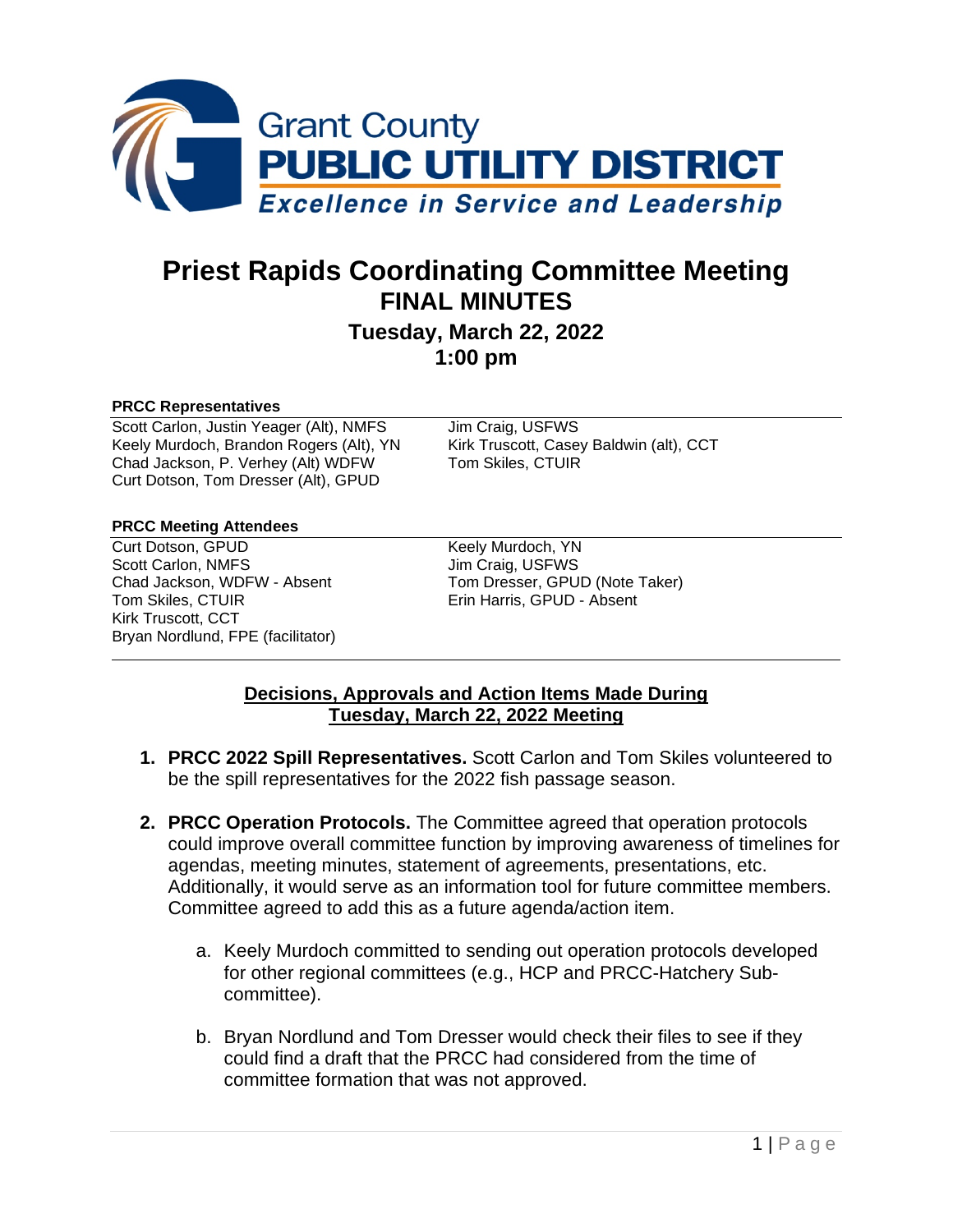- **3. Combined PRCC & HCP Meeting on May 24. PRCC representatives supported** the proposal of a joint PRCC and HCP meeting on May 24, 2022. This would allow the CCT Tribe to provide a status updated as it relates to the Phase II Report for Reintroduction above Grand Coulee.
- **4. Exemption to Statement of Agreement 2013-04 for NNI-Fund Purchase of PIT-Barge.** Under SOA 2013-04, Grant PUD is required to included language in its contracts, agreements, etc. that states *"that equipment purchased through the course of a project and/or evaluation with a purchased value in excess of \$300 will be returned to Grant PUD within 15 days of contract completion; Equipment with a purchased value of \$300 or less can be retained by the contractor because it is assumed that the "usable life" of that item has expired"* (exact SOA language added after meeting).
	- **a.** Grant PUD requested a 1-time exemption to this SOA and the PRCC Representatives approved it, contingent on a follow-up with WDFW.
- **5. January 25, 2022, Meeting Minutes.** Minor edits were made to the January 25, 2022, meeting Minutes per the request of the Yakama Nation Representative**.**
- **6. Northern Pike NNI Contract.** Kirk Truscott will check on status to see if the signed contract has been sent onto Grant PUD.
- **7. Joint PRCC & HCP Meeting.** Bryan to work with John Ferguson to determine joint meeting details and report back to the PRCC.

## **Meeting Minutes**

### **I. Welcome, Announcements and Introductions**

### **II. Agenda Review**

A. Two additional agenda items were added to the meeting and included a request for an exemption per SOA 2013-04 (see above) and a request for a joint meeting of the PRCC and HCP on May 24 for a status update on the Phase II Report related to the reintroduction above Grand Coulee.

### **III. Meeting Minutes Approval**

A. January 25, 2022, PRCC meeting minutes – Minor edits made by PRCC Facilitator per the request of the Yakama Nation Representative. Meeting Minutes are considered final.

### **IV. Status of Actions Items from February 22, 2022, Meeting**

A. Fish Ladder Water Temperature report – DOE 401 Compliance - Tom Dresser will send out the report to committee members (sent out March 14). Completed.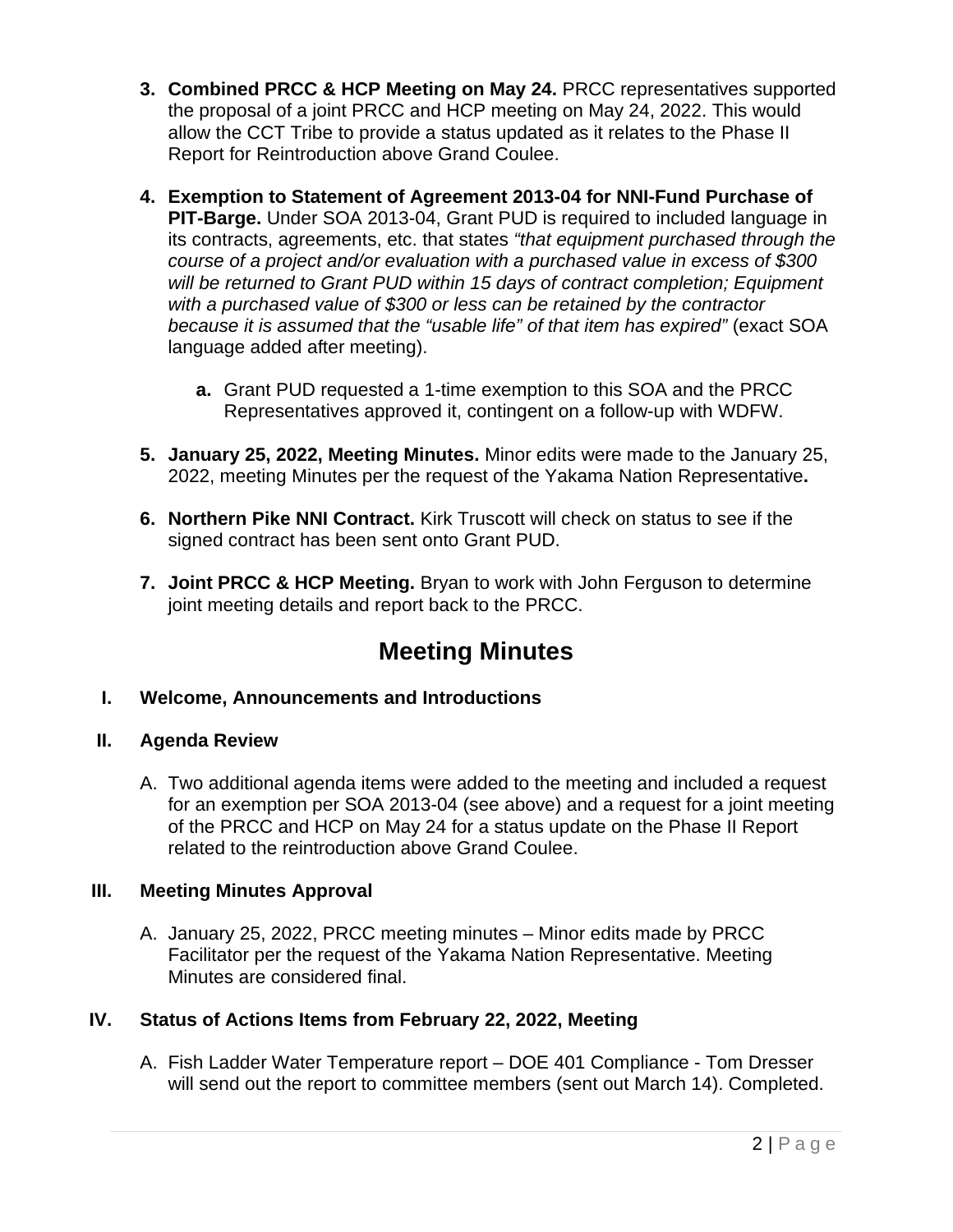- B. SOA 2021-06 Keely Murdoch will send Bryan Nordlund an example facilitator evaluation performance she distributed last summer to the PRCC. Completed and in review by Bryan Nordlund.
- C. Follow-up on Corp/BOR Avian Predation Management (Skiles, Carlon and Dotson – work in progress). No Action
- D. YN letter sent to NOAA request clarifying survival performance standards. Request to share with the PRCC. Yakama Nation Representative waiting on approval.

### **V. 2021 Fish Passage Operations Report**

#### A. *Update on investigations for fish count discrepancy:*

Any updates from Curt and PRCC discussion. Grant PUD believes it has a process in place that can help determine discrepancies in fish counts.

#### B. *Fish ladder inspections:*

Tom Skiles performs monthly ladder inspections at the GPUD dams for the fisheries agencies and tribes. Inspections should start up again in April of 2022. No Updates

#### C. *Fish spill updates:* None

| Project/Life<br><b>Stage</b>   | <b>Spring</b><br><b>Chinook</b> | <b>Summer</b><br><b>Chinook</b> | <b>Sockeye</b> | Fall<br><b>Chinook</b> | <b>Steelhead</b> | Coho  |
|--------------------------------|---------------------------------|---------------------------------|----------------|------------------------|------------------|-------|
| <b>Priest Rapids</b><br>adults | 13105                           | 49315                           | 76855          | 51625                  | 2808             | 47990 |
| <b>Rock Island</b><br>adults   | 12332                           | 52076                           | 109367         | 16013                  | 4558             | 64296 |
| <b>Priest Rapids</b><br>jacks  | 1447                            | 2298                            |                | 2289                   |                  | 1640  |
| <b>Rock Island-</b><br>jacks   | 1469                            | 2339                            |                | 1157                   |                  | 1878  |

#### *Final fish counts for 2021 (April 15 – November 15)*

### **VI. 2022 Spill Committee Selection**

- A. Scott Carlon and Tom Skiles volunteered to be the spill representatives for the 2022 fish passage season.
- B. Grant PUD representatives mentioned that there is currently required spillway maintenance activities scheduled for September 2022. In addition, they communicated that increased safety process and procedures have been put in place that requires the spillway and bypass to be on seal/clearance when boats/individuals are working inside the hazard barrier.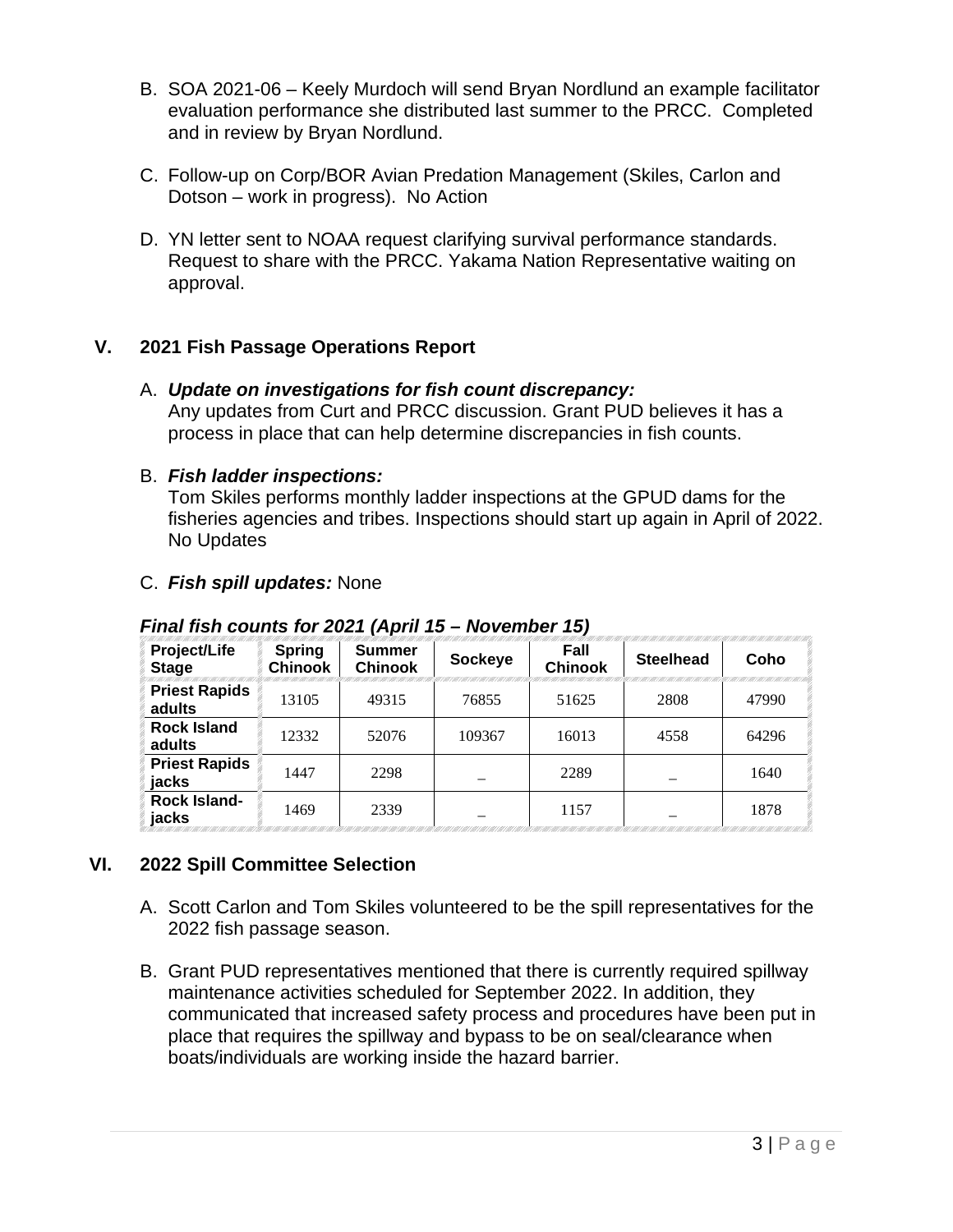#### **VII. Discussion - Develop PRCC operations protocols (e.g., SOA development, timing, agenda items, presentations etc.)**

General discission occurred amongst the PRCC Representatives and all agreed in principle that operating protocols could improve overall committee function and benefit from increased formality. Specific examples included improved awareness of timelines for agendas, meeting minutes, statement of agreements, process for non-members to conduct presentations, NNI RFP process defined, document review timelines, etc. Additionally, it would serve as an information tool for future committee members.

Several comments were made by committee representatives wanting to make sure what is developed is concise, to the point and does not add unnecessary process/procedures.

Keely Murdoch committed to sending out operation protocols developed for other regional committees (e.g., HCP and PRCC-Hatchery Sub-committee). Bryan Nordlund and Tom Dresser would check their files to see if they could find a draft that the PRCC had considered from the time of committee formation that was not approved.

#### **UPDATES**

#### **VIII. Review of Outstanding NNI Funded Projects**

- A. Lower Wenatchee Instream Flow Enhancement Project Phase II (no updates)
- B. Avian Predation on ESA-listed Juvenile Salmonids on the Mid-Columbia River, 2021 (no updates)
- C. Barkley Irrigation Company Permanent Point of Diversion Completing Implementation of the Permanent Solution (no updates)
- D. Northern Pike Removal (2022-2024)
	- a. Kirk Truscott reported that the NNI contract had been approved by his Fisheries Committee and it should have been sent back to Grant PUD. Grant PUD has not seen it yet, so Kirk will double check internal status.
- E. Quincy Pikeminnow Derby
	- a. Contract process is nearing completion.